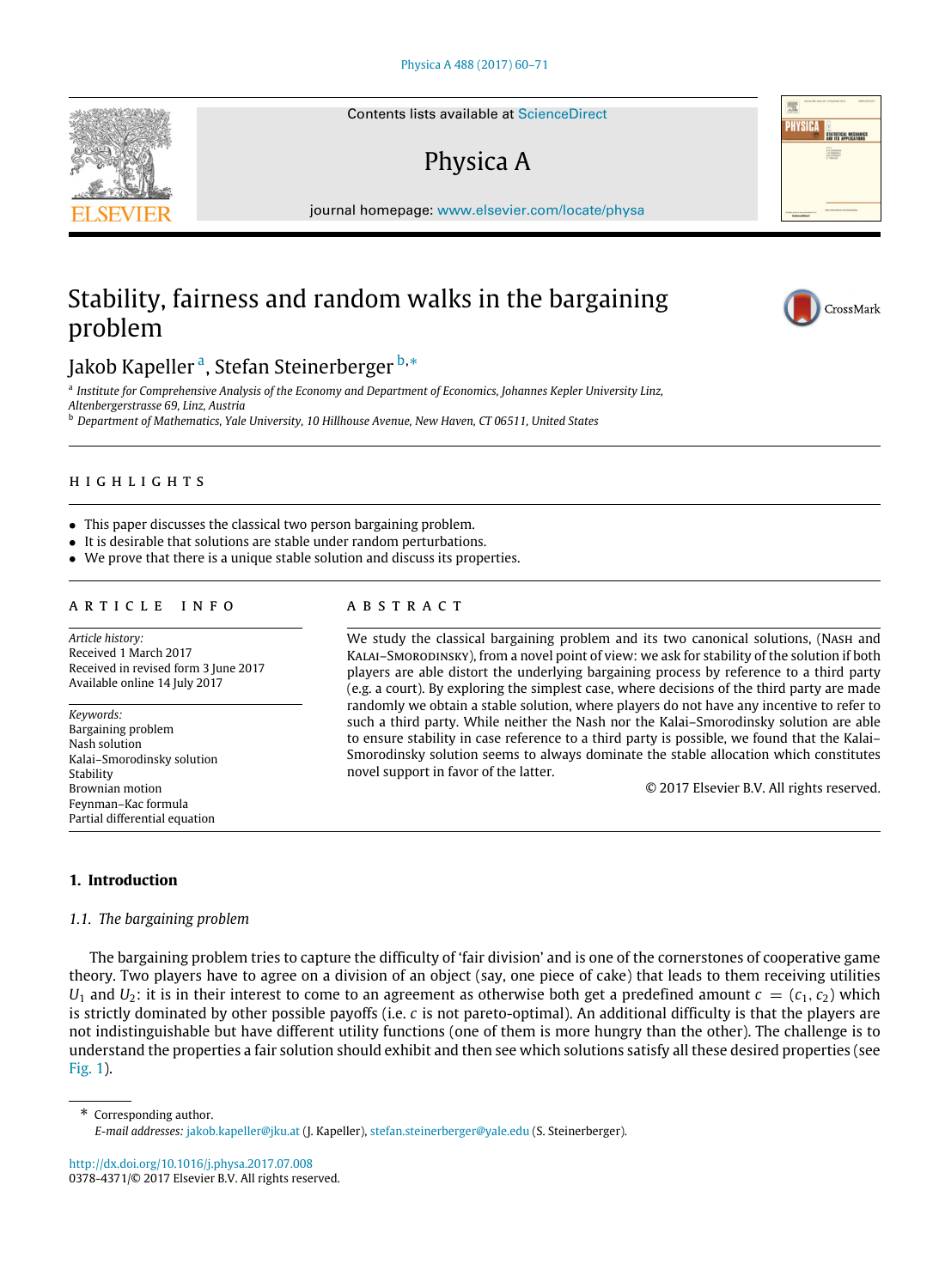

<span id="page-1-0"></span>Fig. 1. The feasibility set F is the convex set bounded by the axes and the curve. Note that the feasibility set is *not* symmetric around the 45° slope.

Let us formally introduce the feasibility set as a compact set  $\mathcal{F}\subset\mathbb{R}^2$  that contains all payoff vectors which can be realized by the two players: if  $(x, y) \in \mathcal{F}$ , then it is possible for the players to agree to an outcome of the bargaining problem where Player 1 receives utility  $U_1$  and Player 2 receives utility  $U_2$ . Furthermore, we will introduce the disagreement point  $c\in\mathbb{R}^2$ as the outcome that is being realized if the players do not agree on an outcome. The tuple  $(F, c)$  constitutes a bargaining problem. We will follow the typical convention of assuming that  $\mathcal{F} \cup \{c\}$  is a convex set: any linear combination of elements may be realized if the game is played iteratively as the players are capable of forming binding contracts between them. This paper asks for the relative performance of the two main canonical solutions of the bargaining problem – the Nash solution and the Kalai–Smorodinsky solution – with respect to the stability of bargaining outcomes. Specifically, we analyze the case, where both players may dispute the assignment of a certain item subject to the bargaining problem by referencing a third party, which decides randomly on the assignment of said item. We think this case is of a central importance as it resembles typical features of real-world bargaining problems, especially the possibility of sectoral conflict, i.e. situations where a partial compromise is attained, while some specific items remain heavily contested.

This paper proceeds as follows: First we introduce the canonical solutions to the bargaining problem in Section [2,](#page-1-1) before exploring the possibility of partial compromise and sectoral conflict in bargaining in Section [3.](#page-3-0) Section [4](#page-5-0) provides a generalization and formalization of our conceptual argument and introduces our core theorem on the nature of partial compromise in bargaining. Section [5](#page-7-0) shows the detailed proofs for our results, while Section [6](#page-9-0) concludes the paper by mapping possible extensions of our approach.

#### <span id="page-1-1"></span>**2. Canonical solutions to the bargaining problem**

A solution S of the bargaining problem is defined as a mapping  $S : (\mathcal{F}, c) \to \mathcal{F}$  that assigns to each bargaining problem  $(F, c)$  a unique payoff vector  $S(F, c) \in F$ . The approach taken in the highly influential paper of Nash [\[1\]](#page-11-0) is the *axiomatic method*, according to which it is better to list properties of acceptable solutions instead of defending some specific outcome. This approach simplifies the discussion of various different solutions by focusing on their performance relative to the proposed axioms. The first three of the properties proposed by Nash are exceedingly natural and have essentially gone unchallenged. All of them are also satisfied by the Kalai–Smorodinsky solution; we also accept them as minimal requirements for any reasonable solution in what follows.

<span id="page-1-2"></span>**Axiom 1** (*Symmetry*). If the feasibility set  $\mathbb F$  is symmetric in the sense that

$$
(x, y) \in \mathcal{F} \Longrightarrow (y, x) \in \mathcal{F}
$$

and if the disagreement point is symmetric  $(c = (c_1, c_2)$  satisfies  $c_1 = c_2$ ), then the bargaining problem does not distinguish between Player 1 and Player 2. It is only natural that for a solution  $S$  to be considered fair, it should assign them an equal share of the good, i.e.  $S(F, c) = (x, x)$  for some  $x \in \mathbb{R}$ .

<span id="page-1-3"></span>**Axiom 2** (*Invariance Under an Affine Change of Coordinate*)**.** The solution should be well behaved under the application of some linear transformation  $T: \mathbb{R}^2 \to \mathbb{R}^2$  given by

$$
T(x, y) = (a_1x + b_1, a_2y + b_2)
$$
 with  $a_1, a_2 > 0$  and  $b_1, b_2 \in \mathbb{R}$ .

Axiom requires a solution  $S$  to satisfy

 $S(TF, Tc) = TS(F, c).$ 

If two players were to divide a cake between them, it should not be of importance whether they measure the cake in kilograms or pounds; most importantly, if one player were to switch his scale from kilograms to pounds, it should have no implications whatsoever on the solution.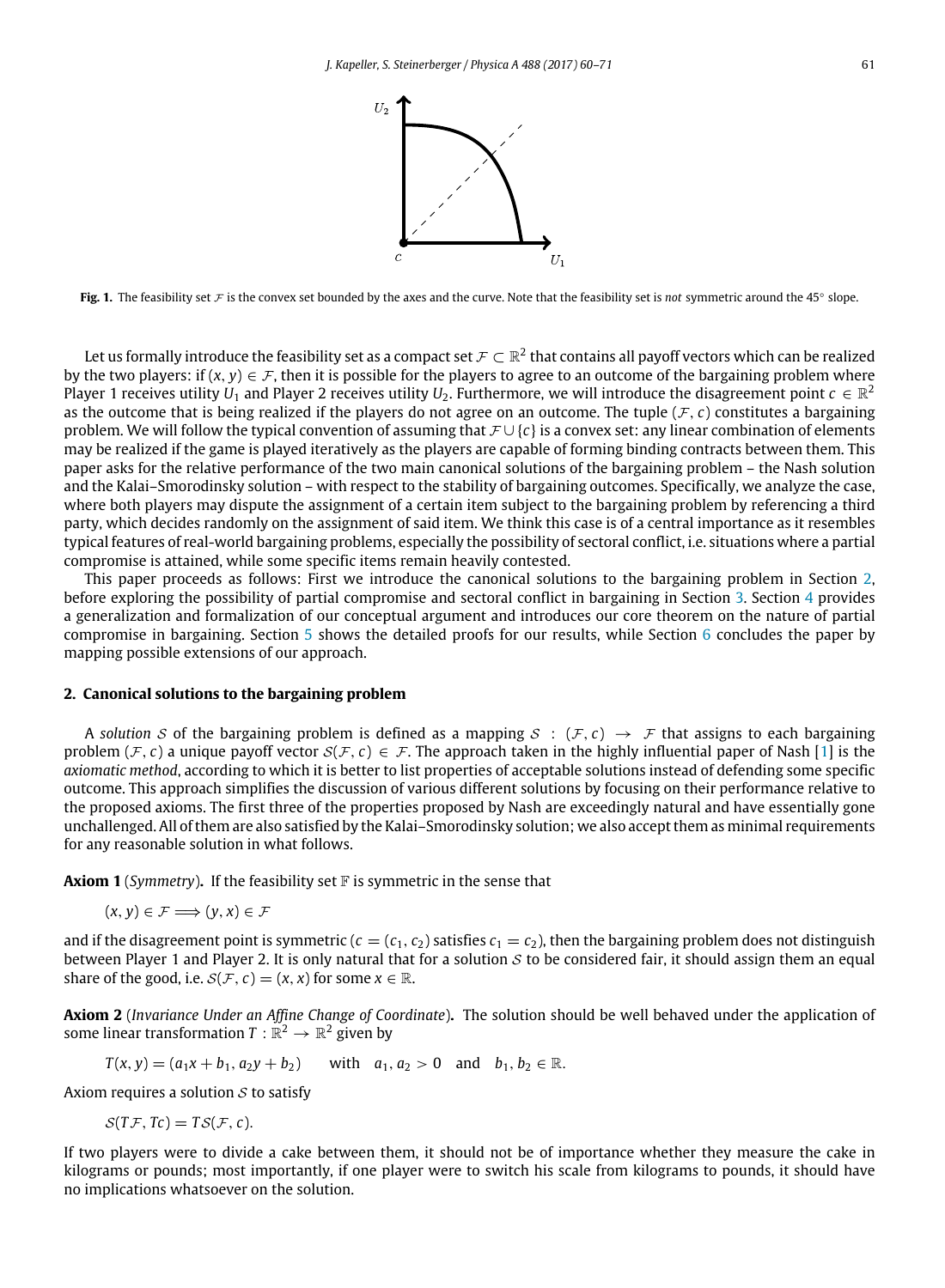<span id="page-2-0"></span>

**Fig. 2.** Pareto-optimal points with a payoff dominating the disagreement point.

<span id="page-2-1"></span>

**Fig. 3.** Two bargaining problems and their Nash solutions: one has a strictly larger feasibility set but still assigns a smaller outcome to *U*2. Assuming a unit scale, the payoffs given by the Nash bargaining solution are  $S_{Nash}(\mathcal{F}_1, c) = (0.7, 0.7)$  and  $S_{Nash}(\mathcal{F}_2, c) = (0.8, 0.65)$ .

**Axiom 3** (*Pareto Optimality*)**.** Pareto optimality requires that a fair solution should not be strictly dominated by any other element in the feasibility set. If  $S(F, c) = (x, y)$ , then

for every  $(z, w) \in \mathcal{F}$  either  $z \le x$  or  $w \le y$ .

If this were violated, then there would be another possible division of the good where at least one player does better but none of them worse. Players, if dividing a cake between them, should not throw away any part of the cake (see [Fig. 2\)](#page-2-0).

Sometimes it is explicitly required as axiom (INDIVIDUAL RATIONALITY) that any solution assigns to each player at least as high a payoff as assigned by the disagreement point *c*. Clearly, any solution violating that condition is a bad predictor of the outcome of the game because the player would simply refuse to come to an agreement. We will always assume that condition throughout the paper.

#### *2.1. The Nash solution*

Nash's solution [\[1\]](#page-11-0) is based on the following additional fourth axiom which he considers natural for a solution to satisfy (see [Fig. 3\)](#page-2-1).

<span id="page-2-2"></span>**Axiom 4** (*Independence of Irrelevant Alternatives (IIA)*)**.** Given two bargaining problems with the same disagreement point  $(\mathcal{F}_1, c)$  and  $(\mathcal{F}_2, c)$ , this axiom demands that if  $\mathcal{F}_1 \subset \mathcal{F}_2$  and

 $S(\mathcal{F}_2, c) \subset \mathcal{F}_1$  then necessarily also  $S(\mathcal{F}_1, c) = S(\mathcal{F}_2, c)$ .

The property is easily explained: suppose a solution decides on a payoff for a particular bargaining problem, then the removal of a subset of the feasibility set not containing the proposed payoff should not affect the solution. Alternatives that are not being considered a 'fair' payoff anyway should not affect the final outcome. Nash proved that there exists a unique solution S*Nash* satisfying [Axioms 1–](#page-1-2)[4.](#page-2-2) The Nash bargaining solution S*Nash* is given by maximizing the Nash product

$$
S_{Nash}(\mathcal{F}, c) = \underset{(x,y)\in\mathcal{F}}{\operatorname{argmax}}(x - c_1)(y - c_2).
$$

[Axiom 4,](#page-2-2) often abbreviated as IIA, has been the focus of criticism as early as in the 1957 book of Luce & Raiffa [\[2\]](#page-11-1). As pointed out in Peters & Wakker [\[3\]](#page-11-2), while IIA is essentially responsible for computational simplicity of the solution, there seems to be no powerful argument in favor of [Axiom 4.](#page-2-2) Moreover, computational simplicity also seems to underlie the relative success and popularity of the Nash solution. 'In spite of the criticisms leveled against Nash's axiom system, his solution has met with what can only be described an extraordinary success in economics, although it is probably the case that the profession at large did not adopt it for its axiomatic foundations, but rather for the ease with which it can be calculated' (Thomson [\[4\]](#page-11-3)).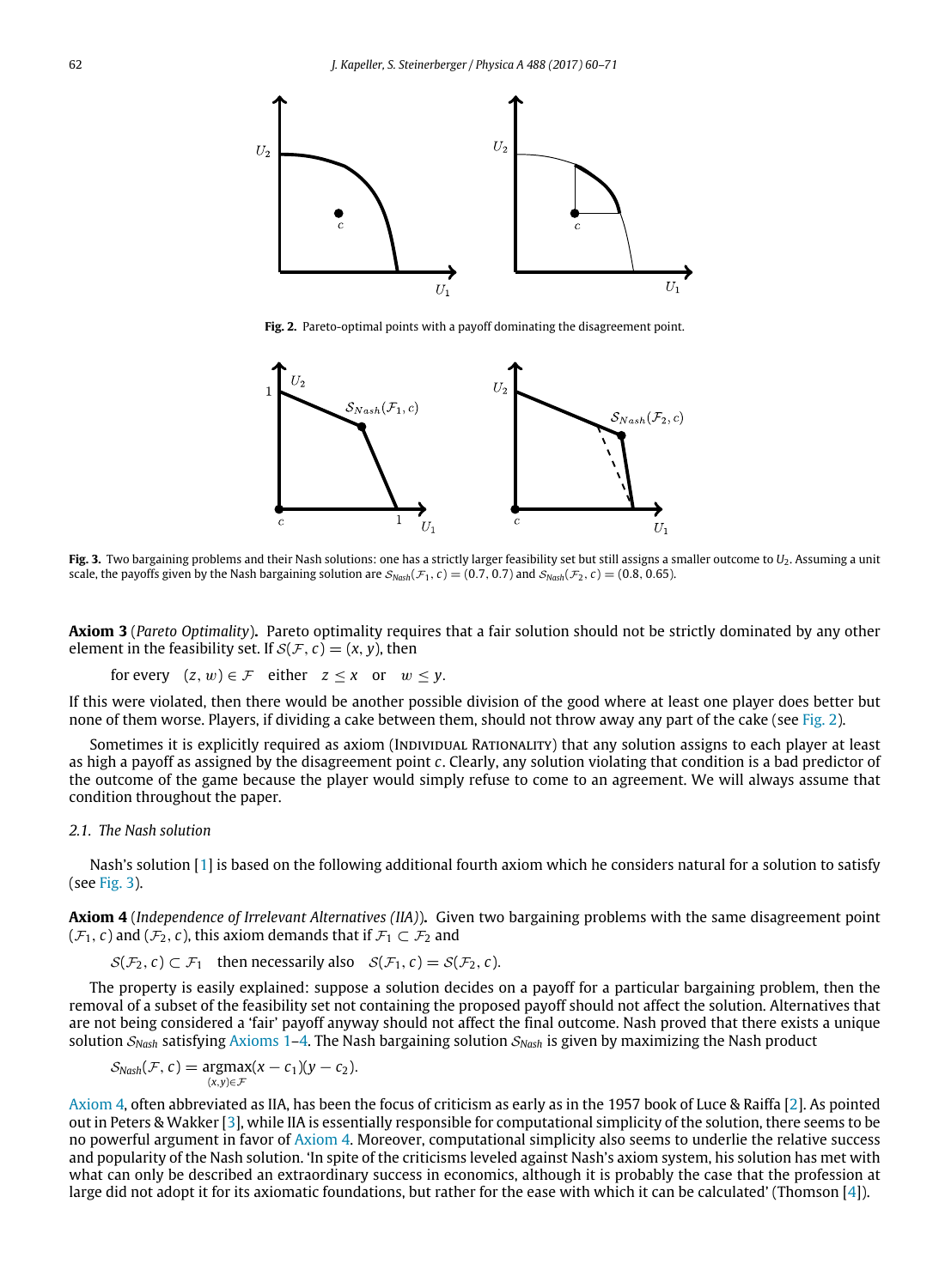<span id="page-3-1"></span>

**Fig. 4.** A graphical construction of the Kalai–Smorodinsky solution and its behavior under enlarging the feasibility set in one direction. The bargaining solution is  $S_{\text{KS}}(\mathcal{F}_1, c) = S_{\text{KS}}(\mathcal{F}_2, c) = (0.7, 0.7)$ .

#### *2.2. The Kalai–Smorodinsky solution*

A particular idiosyncrasy of the Nash solution was pointed out by Kalai & Smorodinsky [\[5\]](#page-11-4): it is not difficult to construct two bargaining problems with the same disagreement point ( $\mathcal{F}_1$ , *c*), ( $\mathcal{F}_2$ , *c*) and  $\mathcal{F}_1 \subset \mathcal{F}_2$ , where the pay-off for one player strictly decreases when switching from the first to the second problem, although the underlying set of possible outcomes has been extended (see [Fig. 4\)](#page-3-1).

In order to remedy this idiosyncratic feature of the Nash solution, Kalai & Smorodinsky proposed to substitute the Axiom IV by another one that is characterized by having the property that such a scenario may never occur.

<span id="page-3-2"></span>**Axiom 5** (*Individual Monotonicity*). Given two bargaining problems with the same disagreement point ( $F_1$ , *c*) and ( $F_2$ , *c*), such that for every possible payoff for Player 1 in  $\mathcal{F}_1$  the largest possible payoff for Player 2 increases when switching from  $\mathcal{F}_1$  to  $\mathcal{F}_2$ , then the payoff assigned to Player 2 in  $\mathcal{F}_2$  should be at least as large as the payoff assigned to Player 2 in  $\mathcal{F}_1$ .

They prove that the only solution satisfying [Axioms 1](#page-1-2)[–3](#page-0-3) [and](#page-0-3) [5](#page-0-3) is given by the *Kalai–Smorodinsky solution*  $S_{K5}$ , which can be constructed by finding the intersection of the boundary ∂F of the feasibility set with the line

connecting the disagreement point *<sup>c</sup>* and (

$$
\left(\max_{(x,y)\in\mathcal{F}} x, \max_{(x,y)\in\mathcal{F}} y\right).
$$

Hence, the property of monotonicity (and the lack thereof in the solution of Nash) establishes the Kalai–Smorodinsky solution as a natural alternative to the approach of Nash (Thomson [\[4\]](#page-11-3)).

#### *2.3. Other solutions*

A long list of alternative solutions have been proposed; of great importance is the *egalitarian solution*, which can be regarded as a scale-invariant form of the Kalai–Smorodinsky solution. Chun [\[6\]](#page-11-5) proposed the *equal-loss* solution as the point, where the payoff of both players is equally far removed from their respective ideal outcome. This solution is a special case ( $p=\infty$ ) of the class of solutions proposed by Yu [\[7\]](#page-11-6) minimizing the  $\ell^p-$  distance to the ideal point. A particularly geometric approach is taken by the *equal area solution* aiming to compare areas (see Anbarci & Bigelow [\[8\]](#page-11-7)). There are also dynamical models, most notably the 1953 model of Nash [\[9\]](#page-11-8) yielding again the Nash solution in a different context or the model of Anbar & Kalai [\[10\]](#page-11-9). Another dynamical solution based on comparing the relative marginal gains was proposed by Perles & Maschler [\[11\]](#page-11-10).

## <span id="page-3-0"></span>**3. Stability and partial compromise in bargaining**

[...] the detailed process of bargaining will differ so widely from one case to another that any useful theory of bargaining must involve some attempts to distil out some simple principles which will hold over a wide range of possible processes. [...] This motivates the idea of looking at some example(s) of non-cooperative games which correspond to a particular process. (Sutton, [\[12\]](#page-11-11))

We believe that the mental picture of two agents agreeing on a proper division of a monetary unit or a cake can be misleadingly simple: for instance, to argue for a solution that guarantees a payoff of 0.575 instead of 0.57, in some way assumes an homogeneity of the underlying cake. On the contrary, many real-world bargaining situations involve a diversity of items, which are not necessarily infinitely divisible. This argument even applies to simple examples of bargaining contexts, like dividing a plate of food, drawing borders after an armed conflict or settling relations in the context of divorce. In what follows, we argue that in such contexts actors will practically often reach a partial compromise, where a consensual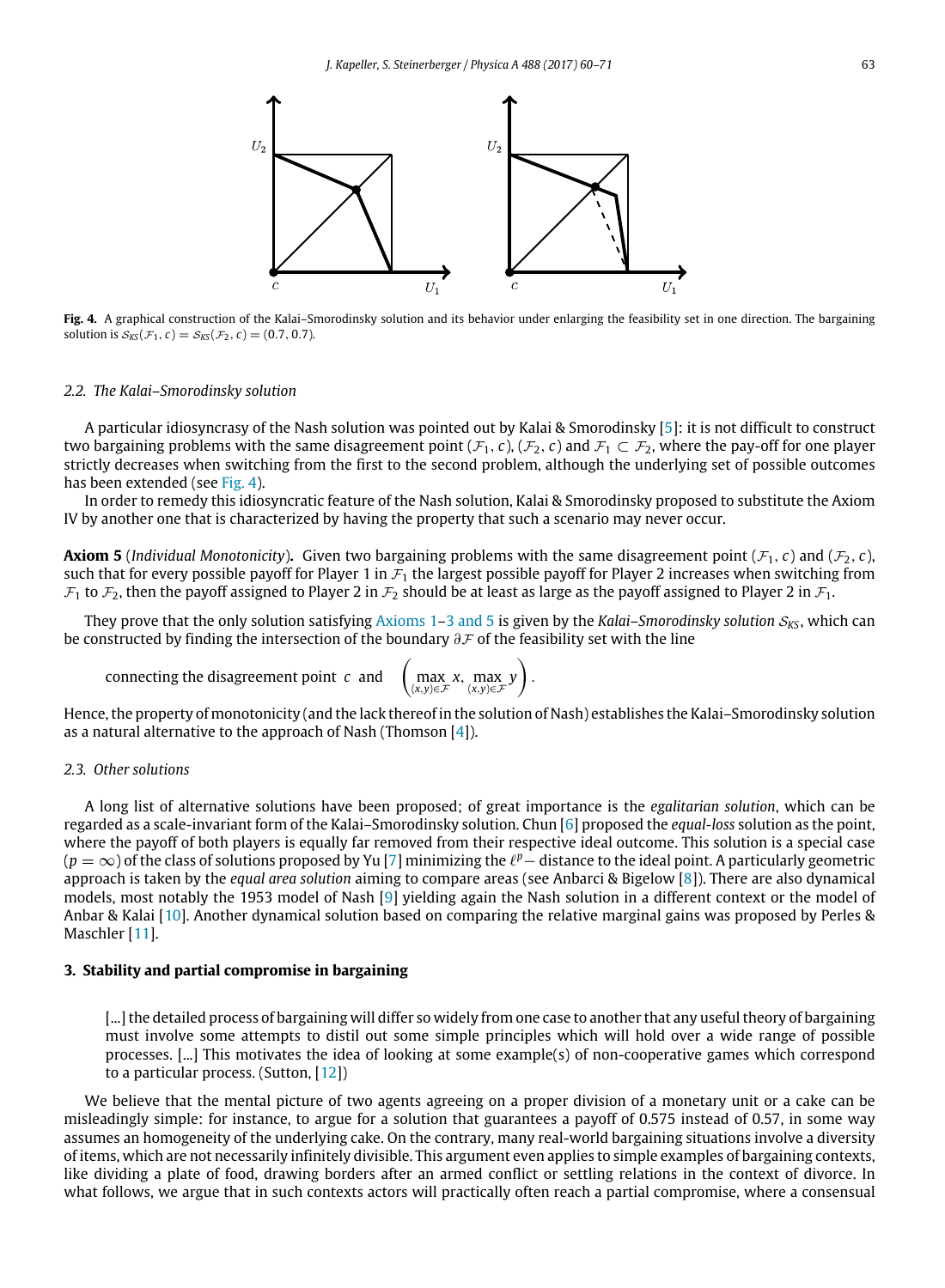<span id="page-4-0"></span>

**Fig. 5.** A bargaining problem and the new problem after having the disagreement point moved in a random direction: in this situation, the outcome of the process has favored Player 2.

bargaining solution can be achieved for most, but not all, items under consideration. In order to capture this notion, we explore a model, where individuals may refer to a third party (e.g. a court) to decide the fate of especially contested items randomly. In this setup we look for and explore solutions that are characterized by the property of being stable in the sense that no player has any incentive to refer to such a third party.

#### *3.1. Partial compromise and sectoral conflict*

To illustrate our argument, we take the problem of finding a fair divorce settlement by employing a bargaining solution  $S$ as an example. If we picture the situation as not amicable and emotions as running high, it is not a stretch to imagine a dialog along the lines of ''Let's apply the bargaining solution to our joint property except for that vase. You have never liked that vase anyway.'' – ''Are you kidding me? I have had that vase since college!''. Suppose now that both players have the chance to force the issue and get a court order deciding whose vase it really is: in such a case we can observe the emergence of partial compromise ('Let's apply the bargaining solution...') and – corresponding – sectoral conflict ('I've had this vase since college...'), which might provide an incentive to remedy the matter by reference to a third party (a court). In the simplest form this reference to a third party in case of sectoral conflict can be modeled as free and neutral, i.e. it comes without cost, decides on assignments at random and has no implication on the remainder of the property. After having settled the issue of the vase, both players agree to use the bargaining solution  $S$ .

This process of forcing the tiny issue of the vase does not favor any player: either player will get the vase in 50% of all cases. However, it has the effect of changing the set to which the bargaining solution S is actually applied. We believe that it is a desirable property of a solution S to be stable in case of a partial compromise and corresponding sectoral conflict. In this context, stability requires a bargaining solution, where no player has an incentive to initiate the random perturbations associated with referencing a third party. It is instructive to imagine a solution S *without* that property in practice. Then, having full knowledge of the solution  $S$ , it would actually be in the interest of one the players to *obstruct* the actual decision procedure and instead *delay* the process by repeatedly appealing to the courts for strategic reasons (even though the decision of the court is randomized and might go either way).

#### *3.2. A formalization*

The problem resulting from the above scenario can be formalized in the framework of the bargaining problem by giving players the opportunity have the disagreement point *c* moved a tiny bit in a random direction, that cannot be anticipated by either player. Given a bargaining problem (F, c), we fix a very small number  $\varepsilon > 0$ . Hence, whenever one player forces the issue to court, the court picks a random variable  $\theta$ , where  $\theta$  is uniformly distributed on [0,  $2\pi$ ] and replaces their original bargaining problem

$$
(\mathcal{F}, c)
$$
 by the new problem  $(\mathcal{F}, c + \varepsilon(\cos \theta, \sin \theta))$  whenever  $c + \varepsilon(\cos \theta, \sin \theta) \in \mathcal{F}$ .

A priori, there is no canonical choice of  $\varepsilon$  and we will therefore only require invariance of the solution in the limit  $\varepsilon \to 0$ (however, this will actually be enough to deduce that the property holds for all  $\varepsilon > 0$  for which the statement is welldefined). Let us now formally state the axiom. We use the symbol E to denote the expectation with respect to the uniform distribution of the random variable  $\theta$  (see [Fig. 5\)](#page-4-0).

<span id="page-4-1"></span>**Axiom 6** (*Invariance in Case of Sectoral Conflict (ISC)*). We say that a solution S is invariant to sectoral conflicts if for every bargaining problem  $(F, c)$  and every  $i = 1, 2$ 

$$
\forall f \in \mathcal{F} \quad \lim_{\varepsilon \to 0} \quad \mathbb{E} \frac{1}{\varepsilon^2} \left[ \mathcal{S}(\mathcal{F}, (f + \varepsilon(\cos \theta, \sin \theta))) - \mathcal{S}(\mathcal{F}, f) \right] = (0, 0).
$$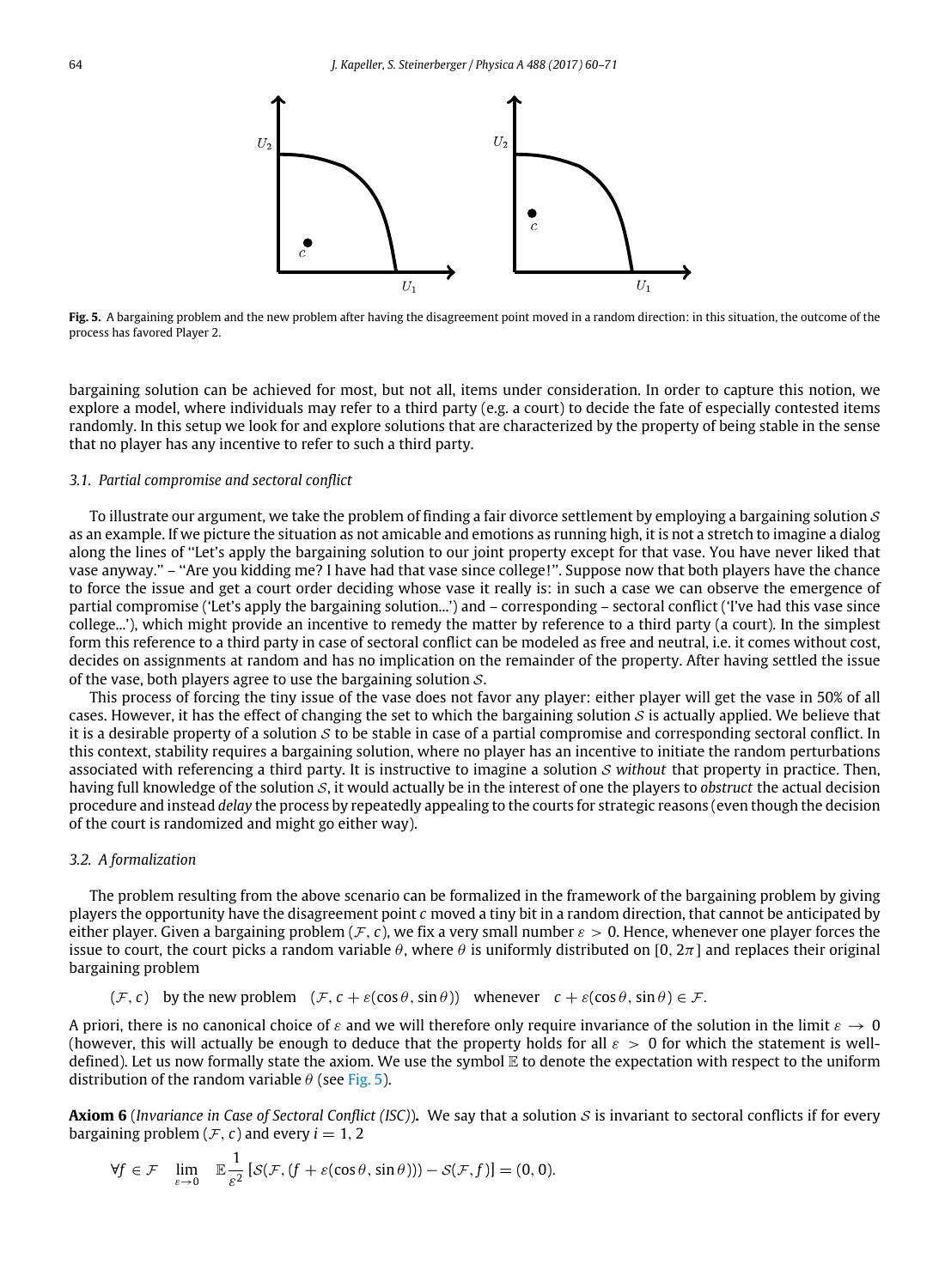

**Fig. 6.** An explicit example where S*Nash* could be considered to be unfair.

#### <span id="page-5-1"></span>*3.3. Example*

Let us now consider an example: suppose the feasibility set is (see [Fig. 6\)](#page-5-1)

$$
\mathcal{F} = \left\{ (x, y) \in \mathbb{R}^2 : x \leq 1 \wedge 0 \leq y \leq 1 - \frac{x}{2} \right\}
$$

and the disagreement point is  $c = (0.2, 0.1)$ . The Nash solution is easily computed to be

$$
S_{Nash}(\mathcal{F}, c) = \left(1, \frac{1}{2}\right).
$$

We emphasize that this is an example, where the Nash solution could be considered to be unfair towards Player 2. For comparison, the Kalai–Smorodinsky solution moderately rewards Player 2 for having a slightly higher payoff in the case of disagreement and gives

$$
S_{KS}(\mathcal{F}, c) = \left(\frac{22}{30}, \frac{19}{30}\right) = (0.733, 0.633).
$$

A simple computation yields that if we move the disagreement point to a randomly selected point at distance  $\varepsilon$ , then the expected payoff for the Nash solution would be

$$
\mathbb{E} \, \mathcal{S}_{Nash}(\mathcal{F}, c + \varepsilon(\cos\theta, \sin\theta)) \sim \left(1 - 0.35\varepsilon, \frac{1}{2} + 0.17\varepsilon\right).
$$

This means that Player 1 has no incentive to refer to a third party to introduce a random assignment, since he will lose on average. However, Player 2 has a very strong incentive to do so. We emphasize that in a real life scenario, there is no reason to introduce a third party only once and it can usually be repeated an indefinite number of times (the vase, the cutlery, the complete works of Tolstoi, . . . ). Analogously, we can compute that for the Kalai–Smorodinsky solution

$$
\mathbb{E} S_{\text{KS}}(\mathcal{F}, c + \varepsilon(\cos\theta, \sin\theta)) \sim \left(\frac{22}{30} - 0.115\epsilon^2, \frac{19}{30} + 0.057\epsilon^2\right).
$$

The same phenomenon can therefore be observed for the Kalai–Smorodinsky solution: Player 2 is again being encouraged to have the disagreement point moved. We should point out that, even though Player 2 is only winning in expectation, our setup allows in principle for Player 2 to have the point moved an arbitrary number of times which then leads to Player 2 improving his/her situation almost surely.

## *3.4. Behavior at the boundary*

We have yet to address a minor technical point. How do we deal with the situation, where the random process

moves *c* to  $c + \varepsilon(\cos \theta, \sin \theta) \notin \mathcal{F}$ ?

If this were to happen, we would be unable to make sense of the solution at this new point. Luckily, there is again a canonical way how to proceed: if the straight line connecting the old disagreement point with the new disagreement point crosses the pareto-optimal boundary then that intersection is defined to be the final outcome of the bargaining problem and no further appeal to have the disagreement point moved is possible. Should the intersection be a point that is not pareto-optimal, we simply reflect around the boundary. We note that prescribing reflection has the side effect of eliminating a list of unnatural solutions such as, for example, the trivial solution (see [Fig. 7\)](#page-6-0).

<span id="page-5-0"></span>
$$
\mathcal{S}_{triv}(\mathcal{F},c)=c.
$$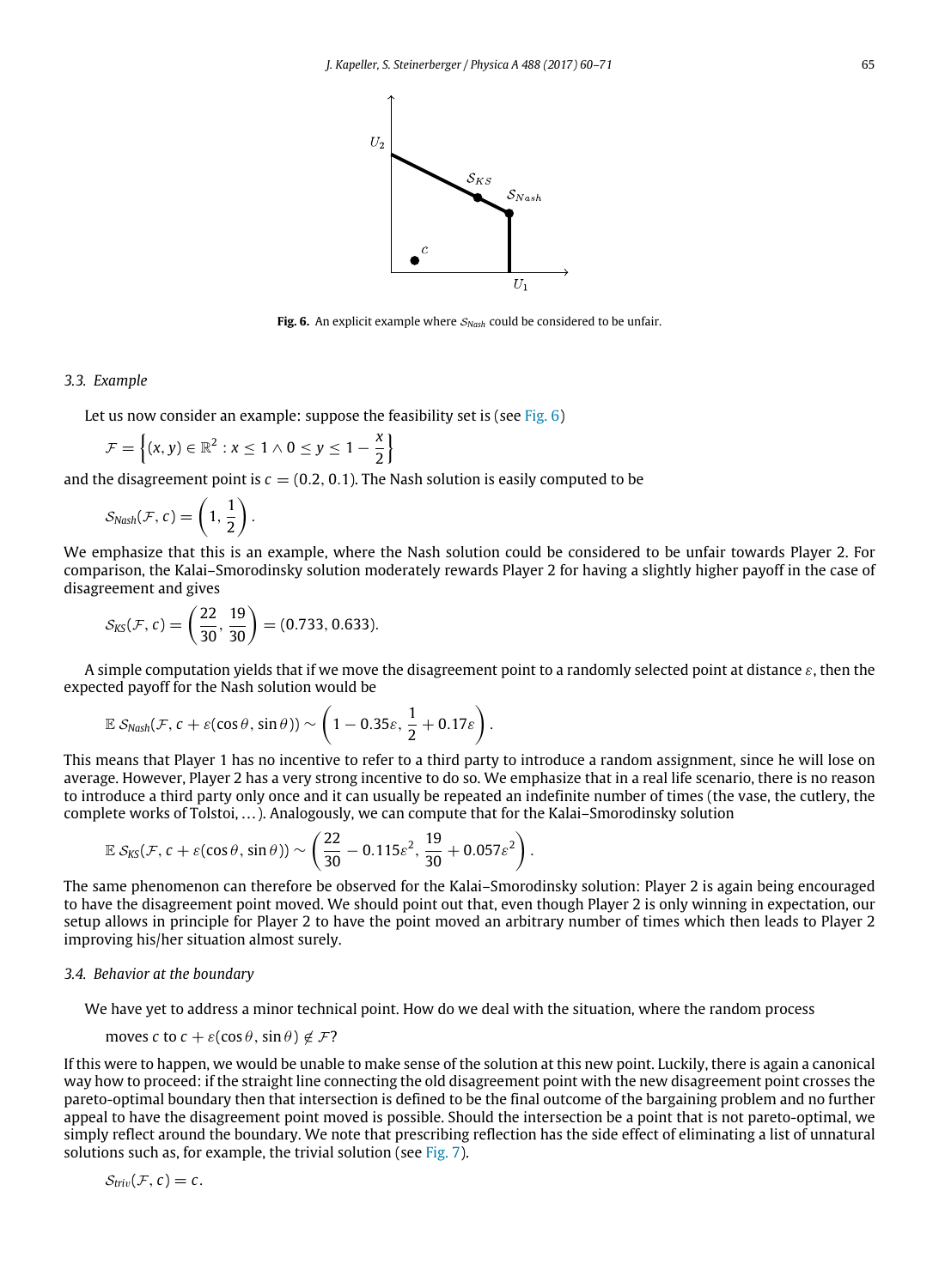

<span id="page-6-0"></span>**Fig. 7.** Behavior of the process at the boundary: crossing pareto-optimal boundary (left) and crossing at non-pareto boundary (right).

#### **4. Characterizing stable solutions**

We now describe our main result. It states that requiring [Axiom 2](#page-1-3) (INVARIANCE UNDER AFFINE TRANSFORMATIONS) and [Axiom 6](#page-4-1) (Invariance in case of sectoral conflict) uniquely characterize a solution  $S_\Delta$  of the bargaining problem. We incorporate [Axiom 2](#page-1-3) in a standard way but only phrasing a solution in the case where  $c=(0,0)$ ,  $\mathcal F\subset\mathbb R^2_+$  and

$$
\left(\max_{(x,y)\in\mathcal{F}} x, \max_{(x,y)\in\mathcal{F}} y\right) = (1, 1)
$$

and then propagating the information through use of the invariance under affine transformations to all solutions – this is very similar to the way the Kalai–Smorodinsky acts as a propagated egalitarian solution.

<span id="page-6-1"></span>**Theorem 1.** *There is a unique solution* S<sup>∆</sup> *satisfying [Axiom](#page-1-3)* 2 *(*Invariance under Affine Transformations*) and [Axiom](#page-4-1)* 6 *(*Invariance in case of sectoral conflict*). Moreover, the solution automatically satisfies [Axiom](#page-1-2)* 1 *(*Symmetry*).* S∆*. It is not always pareto-optimal but in the convex hull of the set of pareto-optimal elements.* S<sup>∆</sup> *can furthermore be explicitly given as the solution of a partial differential equation.*

As  $S_{\Delta}$  is not always pareto-optimal, it cannot possible be a reasonable solution and this is not what we claim. Instead, we argue that

any reasonable solution to the bargaining problem should always dominate  $S_{\Delta}$ .

The argument in favor of this strong statement draws on the preceding section. Stability in the given context implies that neither player has an incentive to actually refer to a third party. Hence,this additional condition improves the real-world plausibility and robustness of standard results to the bargaining problem. Conversely, whenever a bargaining solution does *not* dominate S<sub>△</sub>, then it is in the interest of one of the players to challenge it by appealing to an external court.

To further characterize  $S_\Delta$  we suggest to extend our previous argument by allowing for the possibility of iterative sectoral conflicts (first about the vase, then about the house...) for the whole set of items contained in the bargaining set to derive the expected outcome of  $S_A$ . Practically, this implies the iterative conflicts are brought to court until a pareto-optimal payoff is reached. In what follows we argue, that the average outcome of this process is of natural interest to players as it serves as a vantage point for judging the suitability of a random mode of conflict resolution, which can be achieved by repeatedly appealing to courts. This latter option then serves as an alternative to classical bargaining. As has already been emphasized we suppose that the stability against such conceptual alternatives are a relevant criterion when addressing issues of bargaining.

To simplify considerations at the boundary, we formulate a more symmetric bargaining problem, where every element of the boundary is automatically pareto-optimal (this is accomplished by reinterpreting the outcome through the use of absolute values). We assume that F is strictly contained in the positive quadrant  $\{(x, y) : x > 0 \land y > 0\}$  and that  $c = (0, 0)$ and we replace the domain by reflecting the domain into all 4 quadrants and agree that the payoff at  $(x,y)\in\mathbb{R}^2$  is understood to be  $(|x|, |y|)$ . Then this process of iterative conflict, as  $\varepsilon \to 0$ , corresponds to a random walk in the domain that goes on until it hits the pareto optimal boundary for the first time (see [Fig. 8\)](#page-7-1).

That hitting point then corresponds to the payoff of iterative conflict. The connection between  $S_\Delta$  and this random walk is as follows.

## <span id="page-6-2"></span>**Theorem 2.** *The expected outcome of iterative conflict is given by* S∆*.*

We believe this to be a very strong argument in favor of considering  $S_\Delta$  as a natural quantity in the bargaining problem: surely any 'fair' division should assign to each player a payoff that is at least as big as can be expect in this fully random scheme that can be enforced by refusing to cooperate.

## *4.1. Examples*

Let us consider two explicit examples. Consider first the feasibility set

$$
\mathcal{F} = \left\{ (x, y) \in \mathbb{R}^2 : 0 \le x \le 1 \land 0 \le y \le 1 - \frac{x}{2} \right\}
$$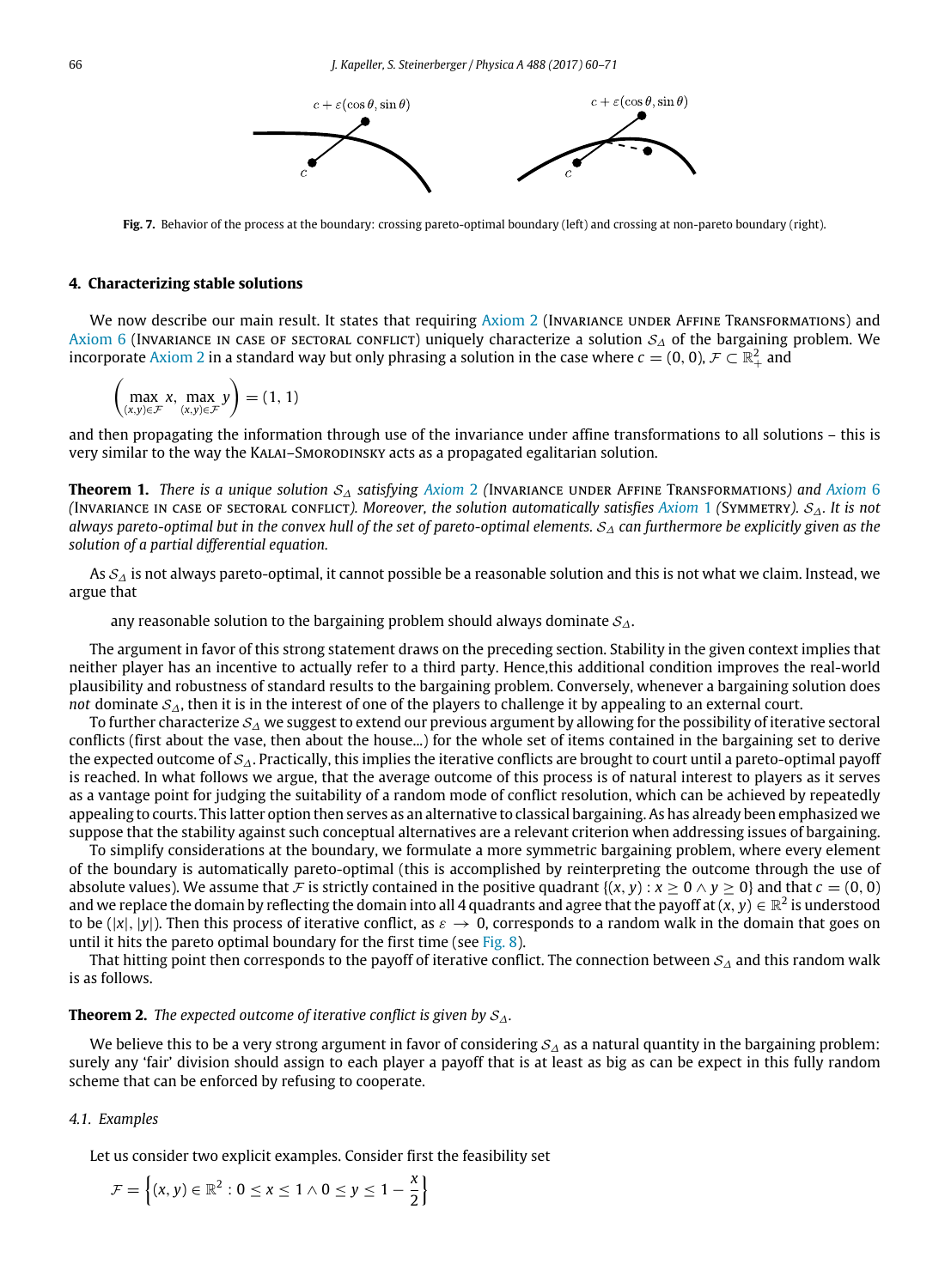<span id="page-7-1"></span>

<span id="page-7-2"></span>**Fig. 8.** Copying F and a sample random walk moving *c* to the point (−0.48, −0.77). The outcome assigned to the players in this particular event is (0.48, 0.77). The players can expect an average outcome of ∼(0.59, 0.59).



**Fig. 9.** A bargaining problem, the two classical solutions (left) and the new solution *S*<sup>∆</sup> in a rescaled picture (right).

and the point of disagreement  $c = (0, 0)$ . As mentioned before, this example is typical for one where the Nash solution punishes Player 2 rather disproportionally. The solutions are

$$
\mathcal{S}_{Nash}(\mathcal{F}, c) = \left(1, \frac{1}{2}\right), \mathcal{S}_{KS}(\mathcal{F}, c) = \left(\frac{2}{3}, \frac{2}{3}\right) \text{ and } \mathcal{S}_{\Delta}(\mathcal{F}, c) \sim (0.6, 0.63).
$$

Again, for emphasis, we do not believe (0.6, 0.63) to be a meaningful solution to the problem because it is not pareto-optimal. Following the reasoning above, however, it does seem reasonable to assign each player a payoff of at least that size for the simple reason that in the scenario of iterative conflict that is the average of what they can enforce. Note that the Kalai– Smorodinsky solution indeed dominates S∆(F, *c*) while the Nash solution does not (echoing the earlier mentioned fact that the Nash solution favors Player 1 disproportionately) (see [Fig. 9\)](#page-7-2).

Let us consider a second example favoring Player 2: we take the feasibility set

 $\mathcal{F} = \{(x, y) \in \mathbb{R}^2 : 0 \le x \le 1 \land 0 \le y \le 1 - x^2\}$ 

and the point of disagreement  $c = (0, 0)$ . The situation favors the second player and

$$
S_{Nash}(\mathcal{F}, c) \sim (0.57, 0.66), S_{KS}(\mathcal{F}, c) \sim (0.61, 0.61)
$$
 and  $S_{\Delta}(\mathcal{F}, c) \sim (0.59, 0.59)$ .

This example is curious insofar as the feasibility set is not symmetric but certainly very close to a symmetric set. The solution  $S_{\Lambda}$  is relatively close to the Kalai–Smorodinsky solution, is strongly dominated by it and, in contrast, not dominated by the Nash solution. We finally consider the completely symmetric problem

$$
\mathcal{F} = \left\{ (x, y) \in \mathbb{R}^2 : x + y \leq 1 \right\}
$$

with  $c = (0, 0)$ . Naturally, both the Nash and the Kalai–Smorodinsky solution coincide because they are both symmetric and pareto-optimal.

$$
\mathcal{S}_{Nash}(\mathcal{F}, c) = (0.5, 0.5) = \mathcal{S}_{KS}(\mathcal{F}, c).
$$

Since  $S_{\Delta}$  is symmetric and contained in the convex hull of the pareto-optimal part of the boundary (which, in this case, coincides with boundary itself), this immediately implies that we have

<span id="page-7-0"></span>
$$
S_{\Delta}(\mathcal{F}, c) = (0.5, 0.5) \quad \text{as well.}
$$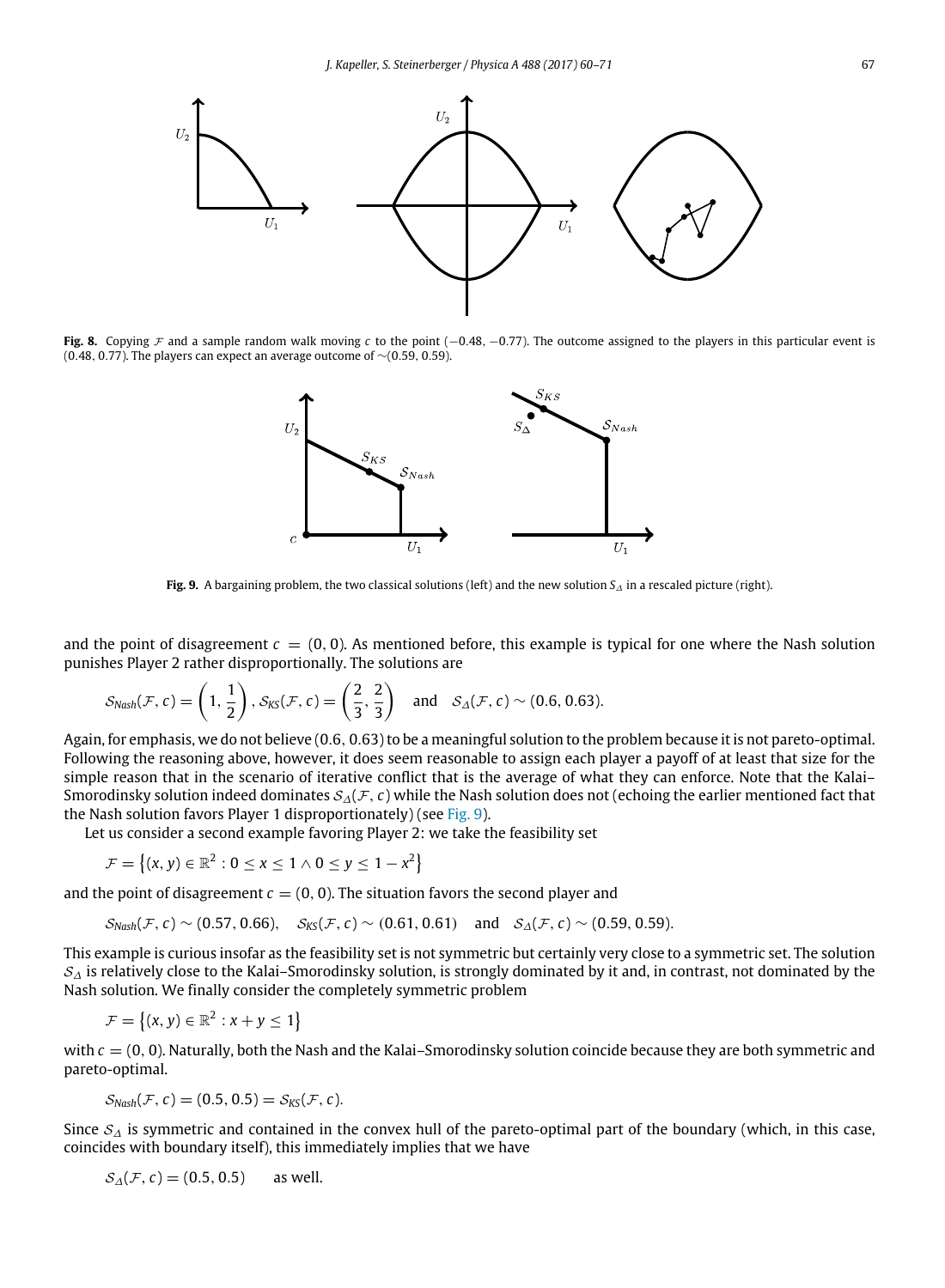## **5. Proof of the theorems**

#### *5.1. Proof of [Theorem 1](#page-6-1)*

We start by discussing the precise implications of  $Axiom 6$  (ISC) and show that one can actually easily characterize all solutions satisfying [Axiom 6.](#page-4-1) Let us write

$$
\mathcal{S}_{\Delta}(\mathcal{F}, c) = (\phi_1(\mathcal{F}, c), \phi_2(\mathcal{F}, c)).
$$

Then [Axiom 6](#page-4-1) holds if and only if

$$
\left(\frac{\partial^2}{\partial x^2} + \frac{\partial^2}{\partial y^2}\right) \phi_i(x, y) = 0 \quad \text{for } i = 1, 2.
$$

Such functions satisfy the so-called mean value property (see e.g. the book of Evans [\[13\]](#page-11-12) or Gilbarg & Trudinger [\[14\]](#page-11-13)): for any disk  $B(x, r) \subset F$  of radius *r* centered around *x* 

$$
\frac{1}{2r\pi}\int_{\partial B(x,r)}\phi_1(z)d\sigma=\phi(x).
$$

Conversely, a simple Taylor expansion up to second order suffices to show that the partial differential equation has to be satisfied whenever a Taylor expansion up to second order exists. It is well known (see, for example, Evans [\[13\]](#page-11-12)) that functions satisfying that mean-value property necessarily need to be  $C^\infty$ . The calculation assumes, of course, that  $B(c, \varepsilon) \subset \mathcal{F}$ . This characterizes the solution uniquely at the interior provided we are equipped with conditions at the boundary. It suffices to remark that our characterization of the random process above immediately implies Dirichlet boundary conditions for the pareto-optimal subset of the boundary while the reflection implies Neumann conditions on the remainder of the boundary. This partial differential equation is not invariant under affine transformations: we therefore factor out the symmetries of the group of affine transformations and ask that henceforth  $c = (0, 0)$  and

$$
\left(\max_{(x,y)\in\mathcal{F}}x,\max_{(x,y)\in\mathcal{F}}y\right)=(1,1).
$$

The solution may then be propagated to all domains (this process is, of course, akin to generating the Kalai–Smorodinsky solution as a propagation of the egalitarian solution via affine transformations). Altogether, we can thus introduce a function  $\phi_1 : \mathcal{F} \to \mathbb{R}$  as the unique solution of the partial differential equation

$$
\frac{\partial^2}{\partial x^2} + \frac{\partial^2}{\partial y^2} \bigg) \phi_1(x, y) = 0 \quad \text{in } \mathcal{F}
$$
  
\n
$$
\phi_1(x, y) = x \quad \text{on the strong pareto-optimal part of } \partial \mathcal{F}
$$
  
\n
$$
\frac{\partial}{\partial v} \phi_1(x, y) = 0 \quad \text{on the remaining subset } \partial \mathcal{F},
$$

where  $\partial/\partial v$  denotes the derivative in tangential direction. Completely analogously, we define a second function  $\phi_2 : \mathcal{F} \to \mathbb{R}$ 

$$
\left(\frac{\partial^2}{\partial x^2} + \frac{\partial^2}{\partial y^2}\right)\phi_2(x, y) = 0 \quad \text{in } \mathcal{F}
$$
  
\n
$$
\phi_2(x, y) = y \quad \text{on the strong pareto-optimal part of } \partial \mathcal{F}
$$
  
\n
$$
\frac{\partial}{\partial v}\phi_2(x, y) = 0 \quad \text{on the remaining subset } \partial \mathcal{F},
$$

It remains to show that

 $\sqrt{2}$ 

 $S_{\Delta}(\mathcal{F}, c)$  is in the convex hull of the pareto-optimal boundary.

This follows from the existence of a harmonic measure and the convexity of the boundary. Recall that given the above partial differential equation with boundary data *g* we may write the solution as a weighted average

$$
\phi(x,y)=\int_{\partial\mathcal{F}}g\ d\omega_{x,y},
$$

where  $\omega_{x,y}$  is the harmonic measure associated to the point  $(x, y)$ . By construction, the harmonic measure is supported in the strong pareto-optimal part of  $\partial \mathcal{F}$ . Furthermore, the measure is nonnegative and therefore

$$
(\phi_1(c), \phi_2(c)) = \left( \int_{\partial \mathcal{F}} x \, d\omega_c, \int_{\partial \mathcal{F}} y \, d\omega_c \right)
$$

and the statement follows immediately (see [Fig. 10\)](#page-9-1).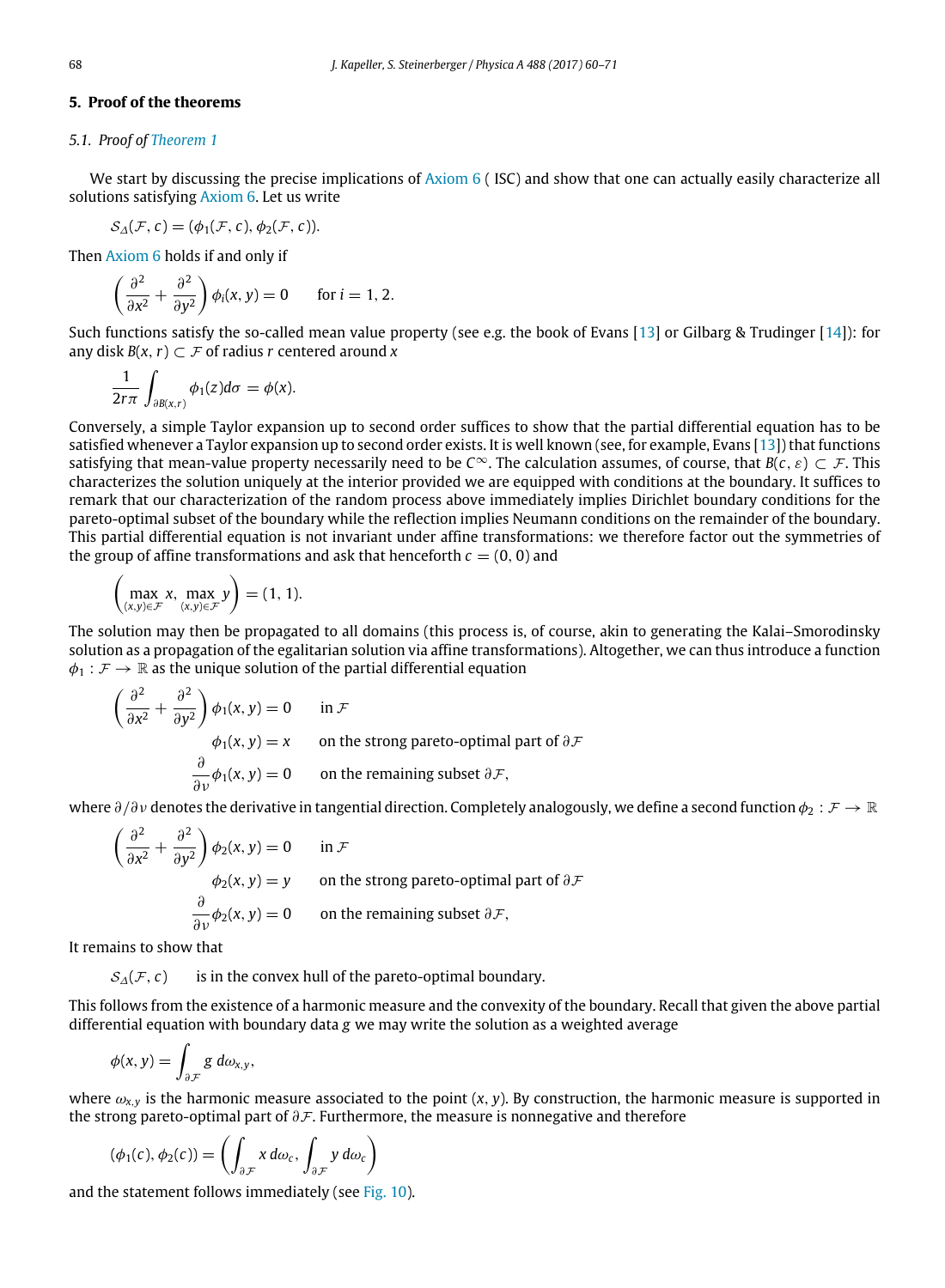

<span id="page-9-1"></span>**Fig. 10.** A weighted average over the boundary of a convex set is contained in the convex set. If the curvature is locally small, the average is very close to the boundary.

#### *5.2. Proof of [Theorem 2](#page-6-2)*

Iterating appeal to have the disagreement point moved in a random direction corresponds, via the central limit theorem, to starting a Brownian motion in *c* and letting it wander around until it hits a pareto-optimal point on the boundary. The connection to the partial differential equations defining  $\phi_1$ ,  $\phi_2$  is completely standard and follows immediately from the Feynman–Kac formula linking harmonic functions to Brownian motion (see e.g. the book of Taylor [\[15\]](#page-11-14)).

## <span id="page-9-0"></span>**6. Open problems and remarks**

## *6.1. A pareto-optimal solution*

Although  $S_\Lambda$  is not pareto-optimal, it can be used does to deriveåa natural pareto-optimal solution of the bargaining problem. Suppose we are given  $S_\Delta$  and both players accept [Axiom 6](#page-4-1) (ISC). Then both players agree that either of them should be entitled to at least a payoff of  $S_A$ . Having no further information to go on, it seems reasonable that both players would agree to replace

$$
(\mathcal{F}, c)
$$
 by  $(\mathcal{F}, \mathcal{S}_{\Delta}(\mathcal{F}, c))$ .

Being faced with this new bargaining problem, both will agree that either of them is entitled to a payoff of size at least  $S_{\Lambda}(\mathcal{F}, S_{\Lambda}(\mathcal{F}, c))$  and therefore agree to replace the bargaining problem by

$$
(\mathcal{F},\mathcal{S}_{\Delta}(\mathcal{F},\mathcal{S}_{\Delta}(\mathcal{F},c))).
$$

Since S∆(F, *c*) is a linear combination of pareto-optimal boundary elements, it follows that this procedure converges to a pareto-optimal element in F. It is not difficult to show that this happens at exponential speed in the number of iterations.

#### *6.2. The role of monotonicity*

It is currently unclear whether our proposed solution  $S_\Delta$  satisfies [Axiom 5](#page-3-2) (Monotonicity). This question is of interest, although we have already seen that  $S_A$  is uniquely characterized by satisfying [Axiom 2](#page-1-3) (Invariance under Affine TRANSFORMATIONS) and [Axiom 6](#page-4-1) (INVARIANCE IN CASE OF SECTORAL CONFLICT). In fact, [Axiom 2](#page-1-3) and Axiom 6 imply that [Axiom 1](#page-1-2) (SYMMETRY) is automatically satisfied. In such a case, we could have illustrate the role of  $Axiom 6$  in the context of the traditional solutions in the following way (see [Fig. 11\)](#page-10-0).

### *6.3. Variants of randomness*

In the definition of random perturbations in case of sectoral conflict as well as in the definition of  $Axiom 6$  (ISC), we chose the 'random' replacement of *c* by

$$
c + \varepsilon(\cos\theta, \sin\theta)
$$

and  $\theta$  is uniformly distributed in [0, 2 $\pi$ ]. In this context, we wish to emphasize again, that the central limit theorem implies this model of random replacement can be replaced by any other model as long as it is radially symmetric (i.e. invariant under rotations): the stability of S<sup>∆</sup> is therefore not tied to any particular form of moving *c* in a random direction but is a general phenomenon.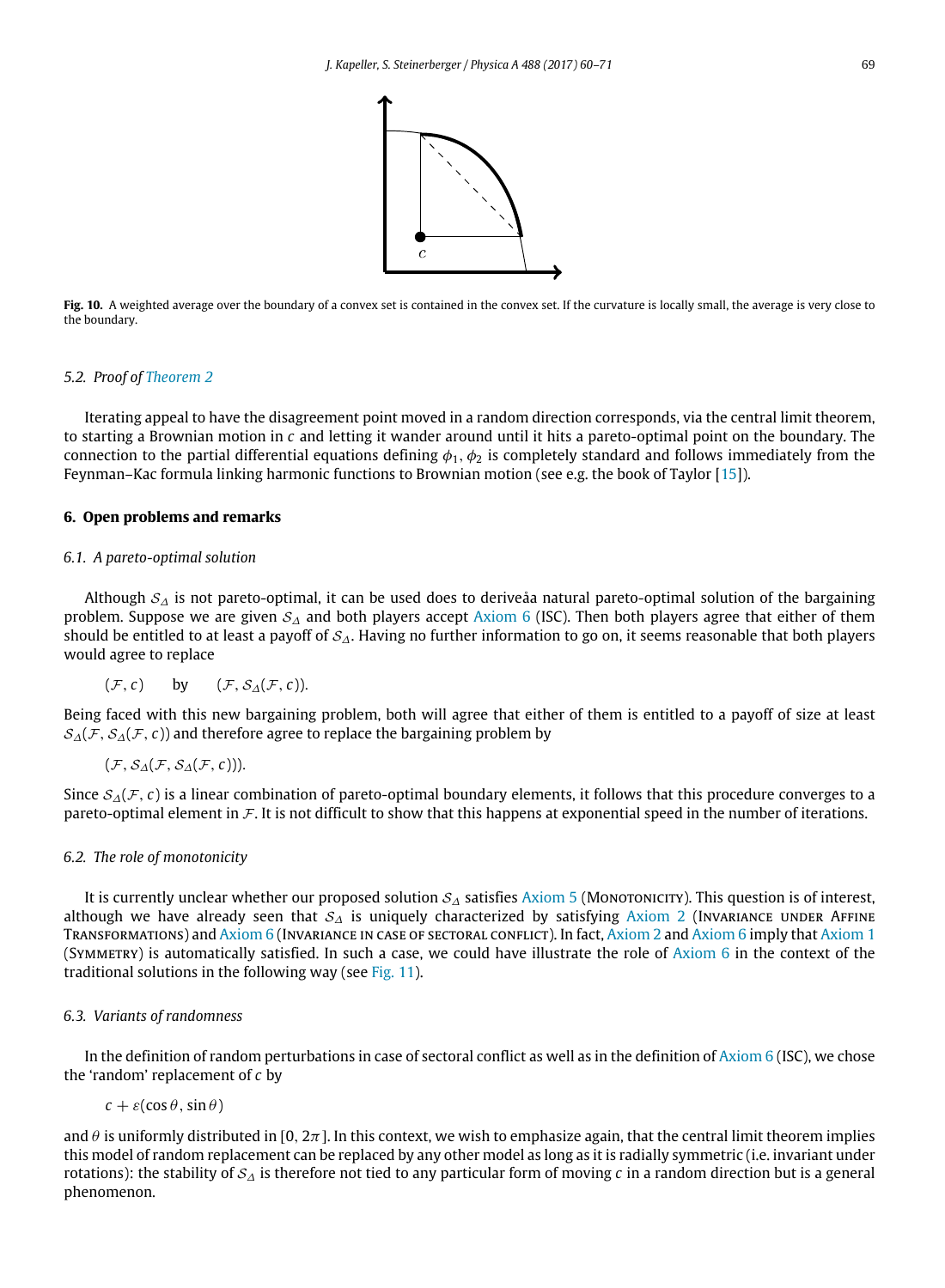<span id="page-10-0"></span>

**Fig. 11.** Assuming S<sup>∆</sup> satisfies [Axiom 5,](#page-3-2) the relationship between S∆, S*Nash*, S*KS* would be as depicted.

#### *6.4.* S<sup>∆</sup> *and the Kalai–Smorodinsky solution*

Considering the examples above, it is natural to ask whether the Kalai–Smorodinsky solution always dominates  $S_\Lambda$ , i.e.

 $S_{KS}$  ≻  $S_A$ ?

While we have been unable to find an example, where this relation does not hold, a proof showing that the statement were true would probably be a powerful additional argument in favor of the Kalai–Smorodinsky solution.

#### *6.5. Computation of* S<sup>∆</sup>

The computation of  $S_\Delta$  is nontrivial and requires the solution of an elliptic partial differential equation. We emphasize that the actual equation itself is highly stable and inherits all the usual stability properties of elliptic equations. All the usual classical ways of solving such equation (i.e. finite elements or the fast multipole method) apply. We also remark that [Theorem 2](#page-6-2) justifies the use of a Monte Carlo method based on random walks (which is very easy to implement but inherits the usual slow convergence speed of Monte Carlo methods).

# **7. Outlook**

# *7.1. Trembling games*

The main result of our paper may be summarized as follows.

The classical bargaining problem has a unique nontrivial solution *S*<sup>∆</sup> that is stable under randomly perturbing the disagreement point *c*. Put differently, other solutions will, in generic situations, not have that property and will be susceptible to small random perturbations and, in turn, create incentives for one player to try to destabilize the parameters of the game (even though the player has no control over the direction of the random perturbation).

It is clear that this underlying idea may have further applications in other areas of game theory; we also emphasize that the underlying philosophical notion of stability under perturbation is not new, see e.g. Reinhard Selten's [\[16\]](#page-11-15) notion of *trembling-hand-perfect* equilibria, but seems to be novel for the bargaining problem; another structural difference to Selten's notion is that the uncertainty is not in the players' choice but in the structural design of the game, i.e. it is rather a form of *trembling game stability*.

### *7.2. Areas of instability*

We also believe that the converse statement, the solution map not being stable under random perturbations of the disagreement point *c* for both the Nash solution and the Kalai–Smorodinsky solution (and any other solution for that matter), to be a curious fact that has been overlooked and a fact that may have serious implications for the actual implementation in large scale bargaining problems (on small scale problems, the cost of perturbing the game may outweigh the potential benefits). Moreover, it may be an interesting notion in the analyses of bargaining problems: in particular, it may be used as a tool to partition the bargaining space depending on where random perturbations would benefit each player. If  $\phi_i(c)$  denotes the payoff assigned to player *i* given disagreement point *c*, then a random perturbation of *c* will benefit Player *i* if and only if

$$
\left[ \left( \frac{\partial}{\partial x^2} + \frac{\partial}{\partial y^2} \right) \phi_i \right] (c) > 0 \quad \text{whereas} \quad \left[ \left( \frac{\partial}{\partial x^2} + \frac{\partial}{\partial y^2} \right) \phi_i \right] (c) < 0
$$